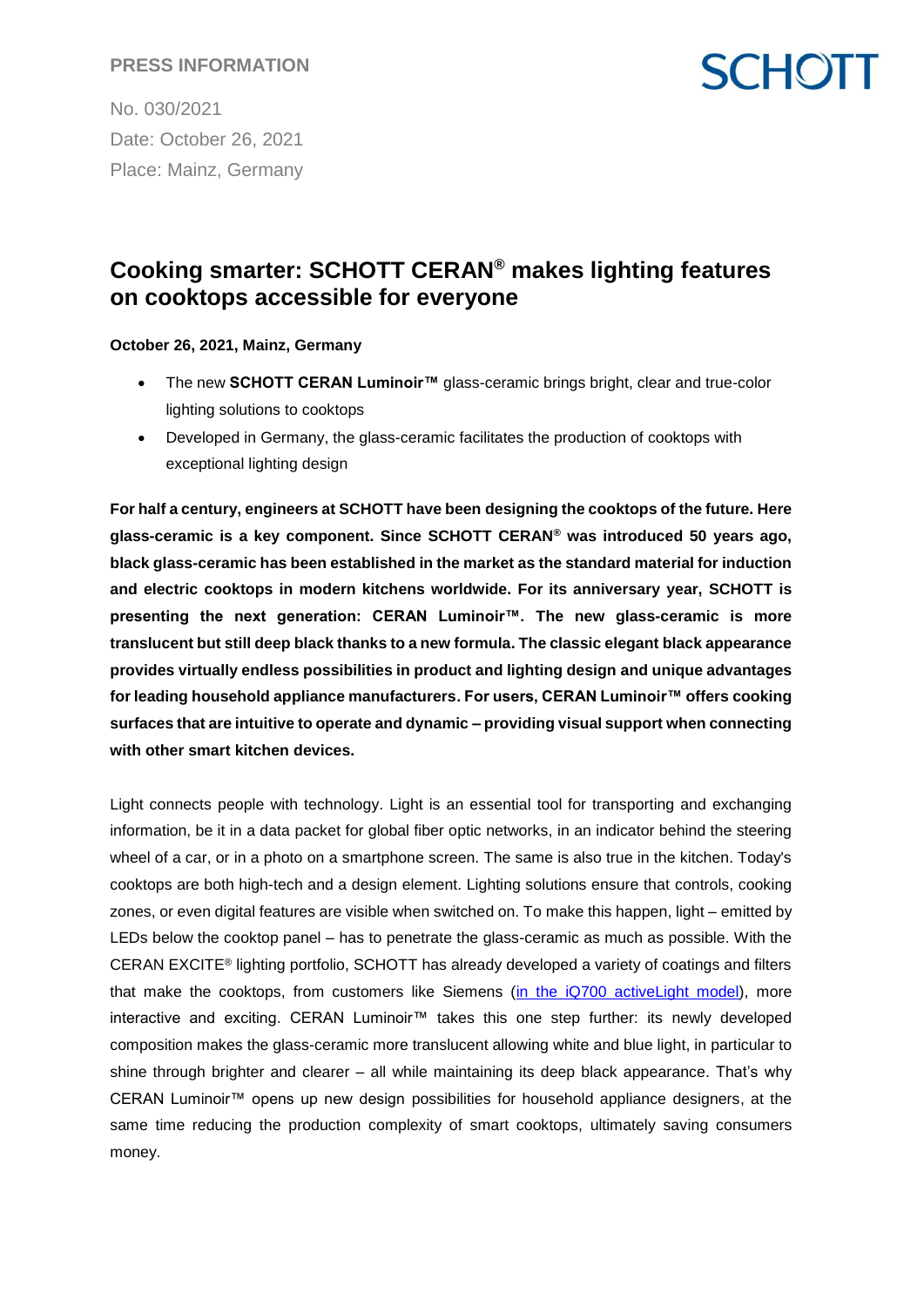No. 030/2021

# **SCHOTT**

#### **New formula, new look**

"Unlike previous glass-ceramics, which have a high light transmission especially in the high, red range of visible light, CERAN Luminoir**™** has a uniform high transmission over the entire range of visible light. That means the material acts like an optical gray filter," explains Dr. Jörn Besinger, Head of Product Management & New Business Development at SCHOTT CERAN®. White and blue light in particular, but also color combinations, can penetrate better through the glass-ceramic. Colors appear more brilliant and contours even sharper – even with diffused light or color gradients. Whereas red has predominately been used in cooking zones and in the digital screen on cooktops to date, white light will play a greater role in the future. And, instead of a slightly reddish shimmer on the cooktop panel, the new glass-ceramic cooktop surface will look deep black at any time of day and make a real design statement in the kitchen.

#### **A new cooking experience for everyone**

"The new material formula enables our customers to save on production outlays and costs. This is possible because luminous and multicolored light features can now be produced without additional filter layers. This not only saves on material and production steps, but also makes innovative lighting solutions in cooktops interesting for broader assortment of customers," explains Dr. Matthias Bockmeyer, Head of Development in the Cooking division at SCHOTT. These advantages make CERAN Luminoir™ more attractive for mass production. Through this material, impressive lighting effects and digital features could be coming soon to standard cooking surfaces outside of the premium segment.

CERAN Luminoir™ was introduced at a customer event in early September and has already generated a positive market response. The new glass-ceramic can be viewed digitally at the [SCHOTT World of Innovation.](https://world.schott.com/home-and-living/kitchens/ceran-luminoir)

**Links:** 

 Discover SCHOTT CERAN Luminoir™ at [https://world.schott.com/home-and](https://world.schott.com/home-and-living/kitchens/ceran-luminoir)[living/kitchens/ceran-luminoir](https://world.schott.com/home-and-living/kitchens/ceran-luminoir)

**Trademarks:** SCHOTT CERAN® is a registered trademark of SCHOTT AG.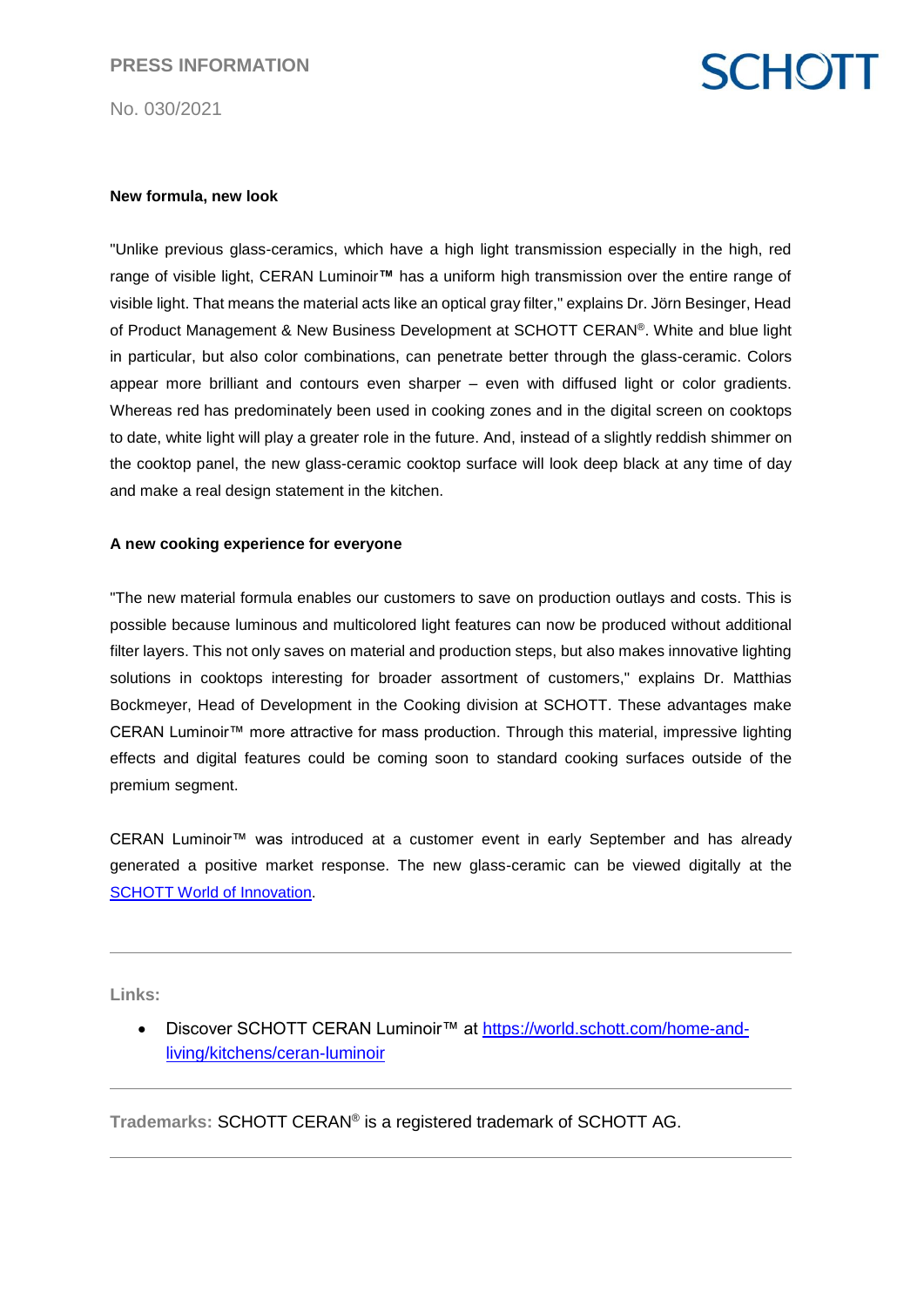### **PRESS INFORMATION**

No. 030/2021

## **SCHOTT**

### **Pictures**



A new generation of SCHOTT CERAN® black glass-ceramic makes lighting features in cooktops accessible for everyone.



Cooking with light: CERAN Luminoir™ enables cooktops that are intuitive to operate and dynamic.



A new material formula simplifies the production of cooktops with lighting designs.